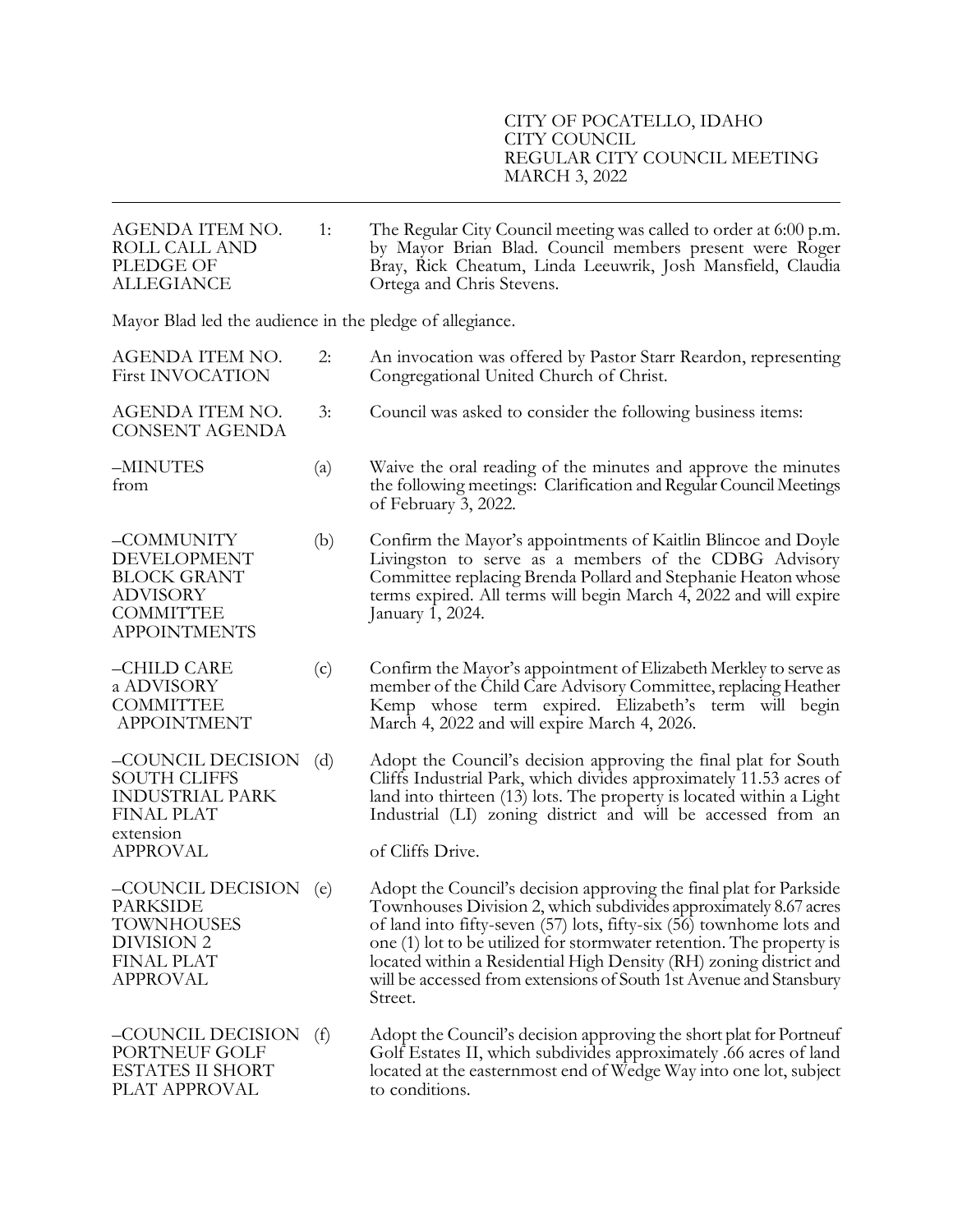## REGULAR CITY COUNCIL MEETING 2 MARCH 3, 2022

| -COUNCIL DECISION<br>(g)<br><b>RIVERSIDE HEIGHTS</b><br><b>SHORT PLAT</b><br><b>APPROVAL</b>                                                                                                                                             | Adopt the Council's decision approving the short plat for Riverside<br>Heights, which subdivides approximately 2.65 acres of land west of<br>Bannock Highway and south of Hawkweed Street into four (4) lots,<br>subject to conditions. |
|------------------------------------------------------------------------------------------------------------------------------------------------------------------------------------------------------------------------------------------|-----------------------------------------------------------------------------------------------------------------------------------------------------------------------------------------------------------------------------------------|
| -COUNCIL DECISION<br>(h)<br><b>VACATION AND</b><br><b>ABANDONMENT OF</b><br>A SHARED ACCESS<br>UTILITY EASEMENT                                                                                                                          | Adopt the Council's decision to vacate and abandon the public's<br>interest in an existing shared access and utility easement crossing<br>Lots 1 and 2, Block 1, 14th Hole Subdivision.                                                 |
| -COUNCIL DECISION<br>$\left( 1 \right)$<br><b>COMPREHENSIVE</b><br>PLAN LAND USE<br>to MAP AMENDMENT<br>OF APPROXIMATELY<br><b>66.04 ACRES OF LAND</b><br>LOCATED EAST OF I-15<br>AND WEST OF THE<br>PORTNEUF WELLNESS<br><b>COMPLEX</b> | Adopt the Council's decision to approve the request by the City of<br>Pocatello to amend the Comprehensive Plan Map to designate<br>approximately 12.03 acres of land as Employment and 54.01 acres<br>be designated as Mixed Use.      |
| -CHILD PASSENGER<br>(j)<br><b>SAFETY ANNUAL</b>                                                                                                                                                                                          | Approve a request by the Police Department to apply for an Idaho<br>Transportation Department (ITD) FY2022 Idaho Child Passenger                                                                                                        |

GRANT REQUEST Safety Grant in the amount of \$15,835.00 and if awarded, allow POLICE DEPARTMENT acceptance of the grant and authorize the Mayor's signature on any

 related documents, subject to Legal Department review. –MATERIAL CLAIMS (k) Consider Material Claims for the month of February 2022 in the amount of \$2,083,097.56.

Mr. Bray requested that Agenda Item No. 3(k) be pulled from the Consent agenda and considered as a separate agenda item.

A motion was made by Mr. Cheatum, seconded by Ms. Leeuwrik, to approve items 3(a) through 3(j) of the Consent Agenda. Upon roll call, those voting in favor were Cheatum, Leeuwrik, Bray, Mansfield, Ortega and Stevens.

Mr. Bray requested that more detailed information regarding purchases be provided to the Council and provided sooner. He added that without having a CFO, it is important that Council be provided time to review the material claims report.

Mayor Blad reviewed the budgetary process and material claims report. He added that the material claims report is prepared after printing checks the day before Council meetings and is given to Council as soon as it is completed. Mayor Blad stated that material claims will be presented at all future Regular Council meetings.

Ms. Leeuwrik stated that items on the material claims report have been discussed by Council beforehand through various budgetary processes.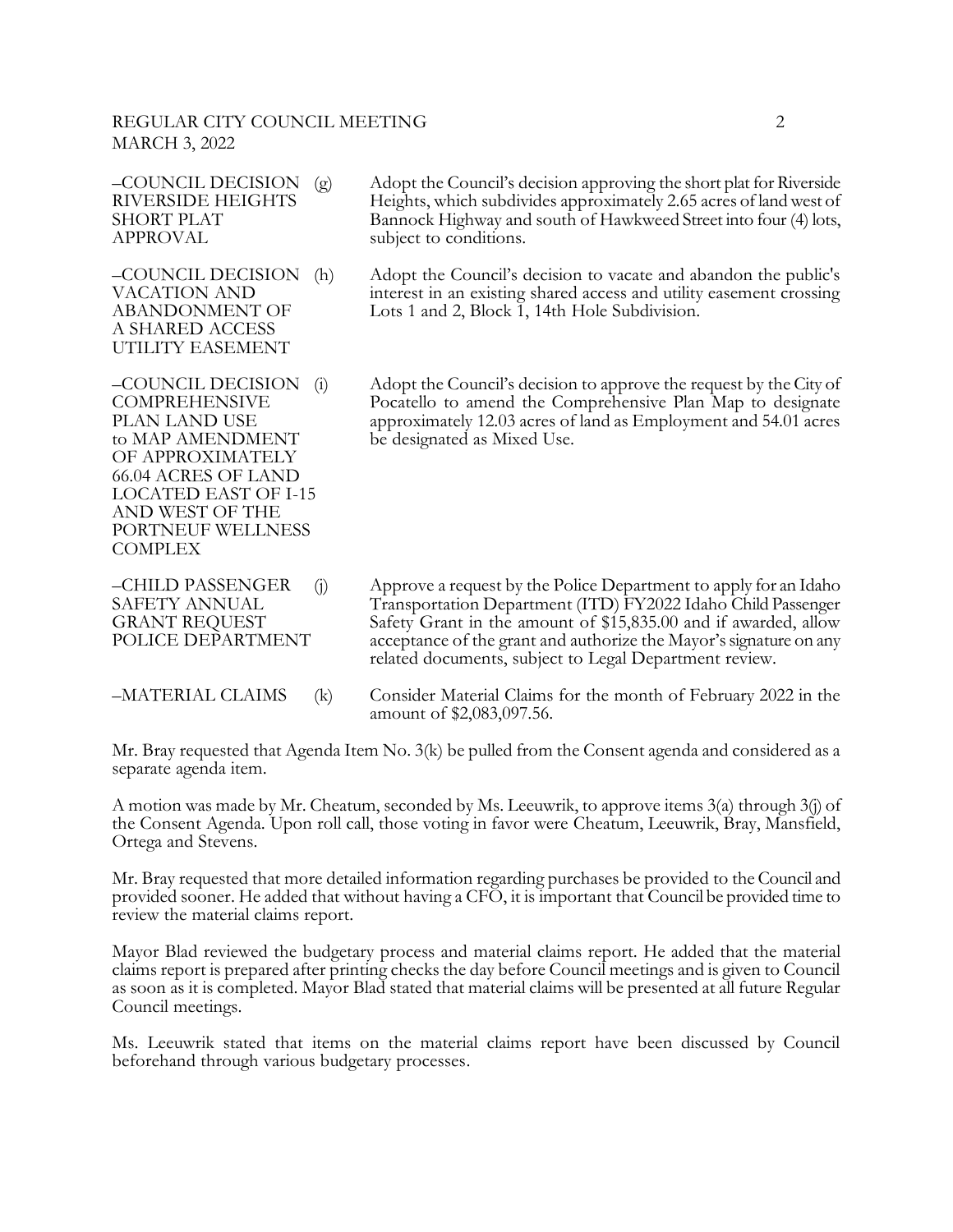## REGULAR CITY COUNCIL MEETING 3 MARCH 3, 2022

In response to a question from Council, Tom Kirkman, Deputy Public Works Director, explained that the unpaid invoice to Conrad and Bischoff was due to an error by Conrad and Bischoff. He stated that Conrad and Bischoff had sent the invoice to the wrong agency.

A motion was made by Mr. Cheatum, seconded by Mr. Mansfield, to approve item 3(k) on the Consent Agenda. Upon roll call, those voting in favor were Cheatum, Mansfield, Bray and Leeuwrik. Ortega and Stevens voted in opposition to the motion. The motion passed.

AGENDA ITEM NO. 4: Ms. Leeuwrik, on behalf of Mayor Blad, proclaimed March 9, 2022 PROCLAMATIONS to be Registered Dietitian Nutritionist Day in Pocatello and encouraged citizens to recognize the contributions of Registered Dietitian Nutritionists to promote nutrition for better health.

Dennis Nguyen, ISU student representing Pocatello Dietitian's Group, accepted the proclamation and thanked the Mayor and Council for the recognition.

Mr. Mansfield, on behalf of Mayor Blad, proclaimed March 2022 to be National Nutrition Month in Pocatello and encourage citizens to become aware of their nutrition needs and the nutrition of others for better health.

Dennis Nguyen, ISU student representing Pocatello Dietitian's Group, accepted the proclamation and thanked the Mayor and Council for the recognition.

Mr. Bray, on behalf of Mayor Blad, proclaimed the month of March 2022 to be March For Meals Month in Pocatello and encouraged all citizens to take this month to honor our Meals on Wheels programs, the seniors they serve and the volunteers who care for them.

Kathryn Dye, representing Meals on Wheels/SEICCA, accepted the proclamation and thanked the Mayor and Council for the recognition.

AGENDA ITEM NO. 5: Mayor Blad reminded the Council members of the March 10th CALENDAR REVIEW Work Session at 9:00 a.m. immediately followed by a Special City Council meeting; and the following meetings to be held March 17th:

City Council Liaison/Work Session Clarification meeting at 2:00 p.m., Clarification meeting at 5:30 p.m., and Regular Council meeting at 6:00 p.m. Î

Mayor Blad announced that the Annual Spring Clean Up at City Cemeteries begins March 28th. Crews will remove and discard all flowers and decorations. Citizens are asked to remove decorations, etc. they have placed on cemetery spaces if they wish to avoid disposal of the item by staff. Clean up is expected to continue through the end of April. Mayor Blad noted that in accordance with President Biden's Executive Order all individuals must wear a face covering while at Pocatello Regional Airport and on Pocatello Regional Transit vehicles.

AGENDA ITEM NO. 6: This time was set aside for the Council to hear comments from the PUBLIC HEARING public regarding a request by Brian Ball, representing McCormick –ANNEXATION OF 45.94 Ranch, LLC., (mailing address: 547 Partridge Lane, Rexburg, ID 83440), to annex and zone 45.94 acres (more or less) of land located east of I-15, south of Venture Way, and west of the Portneuf

Wellness Complex. The proposed zoning is Office Park (OP) and Residential-Commercial-Professional. Staff found the proposal compliant with all applicable standards with conditions.

Mayor Blad opened the public hearing.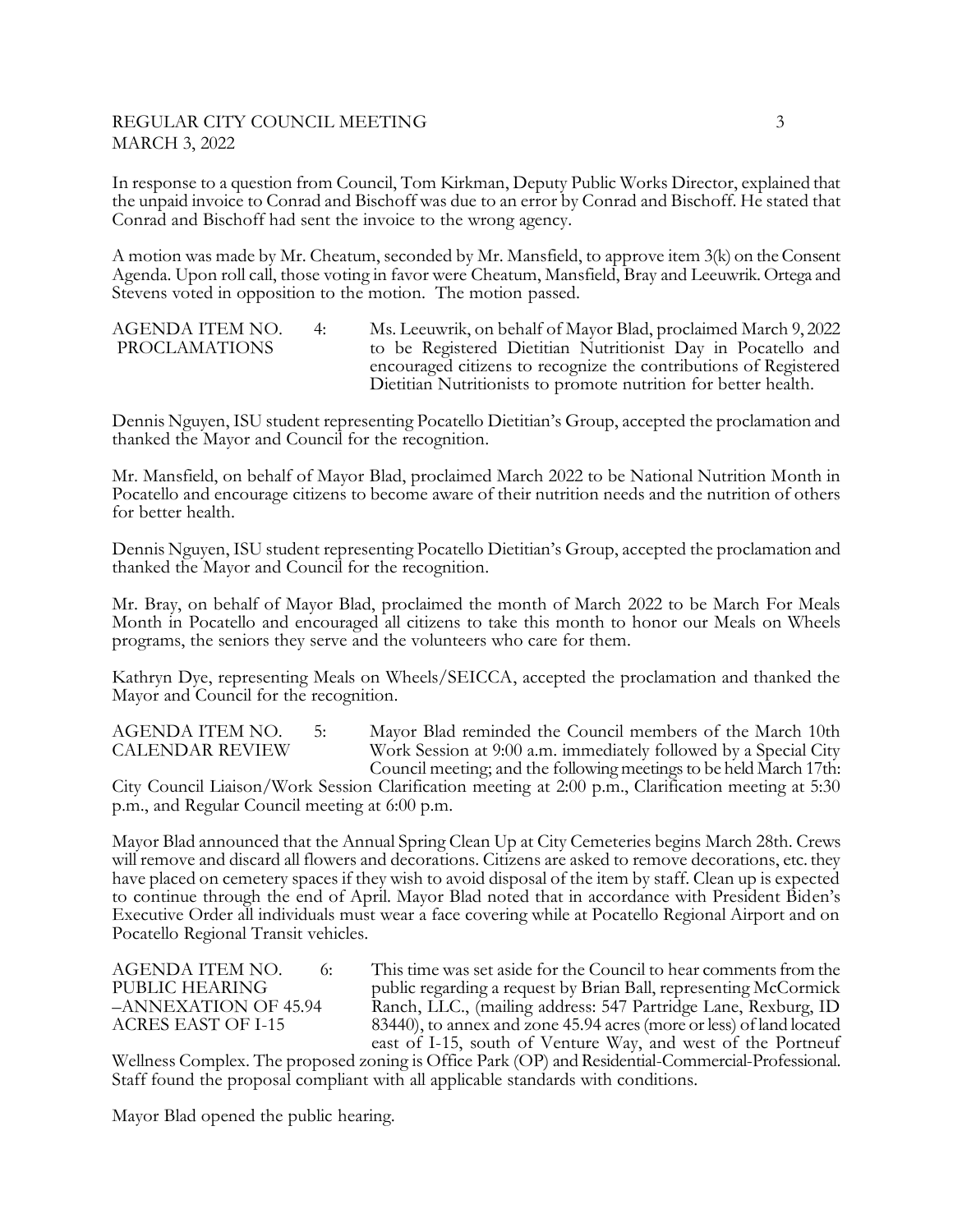### REGULAR CITY COUNCIL MEETING 4 MARCH 3, 2022

Council members announced that there had not been any ex parte communication.

Sean O'Brien, representing Rocky Mountain Engineering and Surveying (RMES), gave an overview of the proposed annexation into the City of Pocatello. He noted that properties had previously been deannexed from the City of Chubbuck due to the inability to provide services without substantial cost. Mr. O'Brien added that the City of Pocatello recently installed sewer lines east of said properties. He stated the City of Pocatello is much better suited to service these properties.

Matthew Lewis, Senior Planner, reviewed the proposed request. He noted that McCormick Ranch, LLC., Idaho Power Company and Teton Communications, Inc. submitted an application to annex and zone 45.94 acres (more or less) of land located east of Interstate-15, south of Venture Way, and west of the Portneuf Wellness Complex. Mr. Lewis added the proposed zoning for the property is Office Park (OP) specifically for, parcel #RPRRBVS000200 (10.69 acres); parcel #RPR3853010009 (0.51 acres) and 0.83 acres of Venture Way. He stated that parcel #RPR3853010008 (5.50 acres) and parcel #RPR3850100010 (28.41 acres) are proposed to be zoned Residential-Commercial-Professional (RCP). Mr. Lewis added a separate City-initiated Comprehensive Plan Land Use Map amendment designating the parcels as Employment (E) and Mixed Use (MU) preceded the annexation request. He stated a public hearing was held before the Planning and Zoning Commission on February 9, 2022 and the Commission recommended approval of the zone map amendment application. Mr. Lewis noted that all public notice requirements were met and no written comments were received.

Mayor Blad announced no written comments had been received.

Jeff Maffuccio, representing Idaho Power, spoke in favor of the proposal. He stated it will help meet growing needs in the area and provide alternative access to the Highland Substation. Mr. Maffuccio added that there is adequate room for growth.

There being no further public comments, Mayor Blad closed the public hearing.

A motion was made by Mr. Bray, seconded by Mr. Cheatum, approving a request by Brian Ball, representing McCormick Ranch, LLC. to annex and zone 45.94 acres (more or less) of land and the proposed zoning is Office Park (OP) and Residential-Commercial-Professional and staff found the proposal compliant with all applicable standards with the following conditions: 1) The subject property shall be annexed into the corporate boundaries of the City of Pocatello; 2) Applicants shall enter into an Annexation Agreement with the City of Pocatello; 3) Any corrections required of the legal description to the parcels of land to be annexed shall be submitted for review and approval by the City Surveyor prior to the annexation ordinance; 4) Upon annexation, parcel RPRRBVS000200 (10.69 acres), parcel RPR3853010009 (.051 acres) and .83 acres of Venture Way shall be zoned Office Park (OP). Parcel RPR3853010008 (5.50 acres) and parcel RPR3850100010 (28.41 acres) shall be zoned Residential Commercial Professional (RCP); 5) The annexation shall be subject to the conditions as provided in the Public Works Memorandum dated January 31, 2022; 6) A separate City initiated Comprehensive Plan Land Use Map amendment designating the parcels Employment (E) and Mixed-Use (MU) preceded the annexation request; 7) Any standards/regulations not herein noted but applicable to the proposed development shall be strictly adhered to; and 8) Any activity requiring a separate development or building permit shall comply with applicable regulations and that the decision be set out in appropriate Council decision format and that the property is located east of I-15, south of Venture Way and west of the Portneuf Wellness Complex. Upon roll call, those voting in favor were Bray, Cheatum, Leeuwrik, Mansfield, Ortega and Stevens.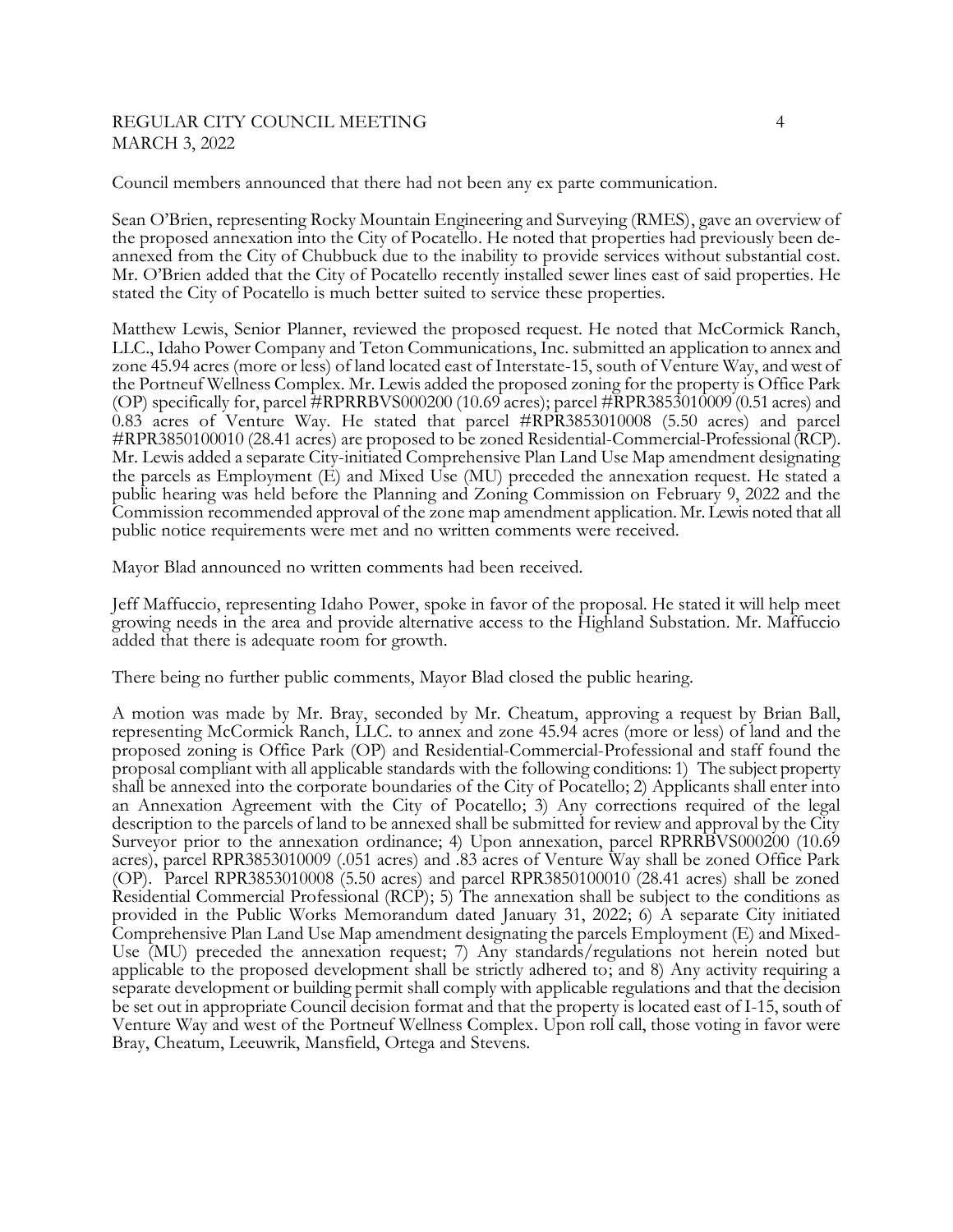## REGULAR CITY COUNCIL MEETING 5 MARCH 3, 2022

AGENDA ITEM NO.  $\qquad$  7: This time was set aside for the Council to hear comments from the PUBLIC HEARING public regarding a request by Bill Isley (mailing address: 2227 East –ANNEXATION OF Center Street, Pocatello, ID 83201) to annex and zone 18.69 acres 18.69 ACRES NORTH (more or less) of land located north of Vista Drive. The proposed<br>OF VISTA DRIVE 2001ing for the property is Residential Medium Density Singlezoning for the property is Residential Medium Density Single-Family with a concurrent Comprehensive Plan Land Use

designation of Residential (R). Staff found the proposal compliant with all applicable standards with conditions.

Mayor Blad opened the public hearing.

Council members announced that there had not been any ex parte communication.

Bill Isley, BBAD Investments, LLC., gave an overview of the request. He noted the proposed annexation is approximately 18.69 acres and encompasses the High Terrace Division 3 development area. Mr. Isley added that the proposed zoning of Residential Medium Density (RMS) would facilitate new single-family development which will provide an increase in housing options for the community. He stated that with the future development it will facilitate the continued extension of East Center Street which is needed for secondary access.

In response to a question from Council, Mr. Isley stated that he will start selling lots and building this summer.

Matthew Lewis, Senior Planner, noted the annexation request was in statutory compliance with the Idaho State Code, that the property is within the Area of City Impact; and that a Comprehensive Plan Map designation was required as part of the request. He stated a public hearing was held before the Planning and Zoning Commission on February 9, 2022 and the Commission recommended approval of the zone map amendment application. Mr. Lewis noted that all public notice requirements were met and no written comments were received.

Mayor Blad announced no written comments had been received.

There being no public comments, Mayor Blad closed the public hearing.

A motion was made by Mr. Bray, seconded by Mr. Cheatum, approving a request by Bill Isley to annex and zone 18.69 acres (more or less) of land and that the proposed zoning for the property is Residential Medium Density Single-Family with a concurrent Comprehensive Plan Land Use designation of Residential (R) with the following conditions: 1) The subject property shall be annexed into the corporate boundaries of the City of Pocatello; 2) Applicant shall enter into an Annexation Agreement with the City of Pocatello; 3) An updated legal description of the parcels of land to be annexed, prepared by a licensed surveyor, shall be submitted by the Applicant prior to the adoption of the annexation ordinance; 4) Upon annexation, the subject property shall be zoned Residential Medium Density Single-Family (RMS) with a concurrent Comprehensive Plan Land Use Map designation of Residential (R); 5) The annexation shall be subject to the conditions as provided in the Public Works Memorandum dated January 31, 2022; 6) Any standards/regulations not herein noted but applicable to the proposed development shall be strictly adhered to; and 7) Any activity requiring a separate development or building permit shall comply with applicable regulations and that the decision be set out in appropriate Council decision format and that the property is located north of Vista Drive. Upon roll call, those voting in favor were Bray, Cheatum, Leeuwrik, Mansfield, Ortega and Stevens.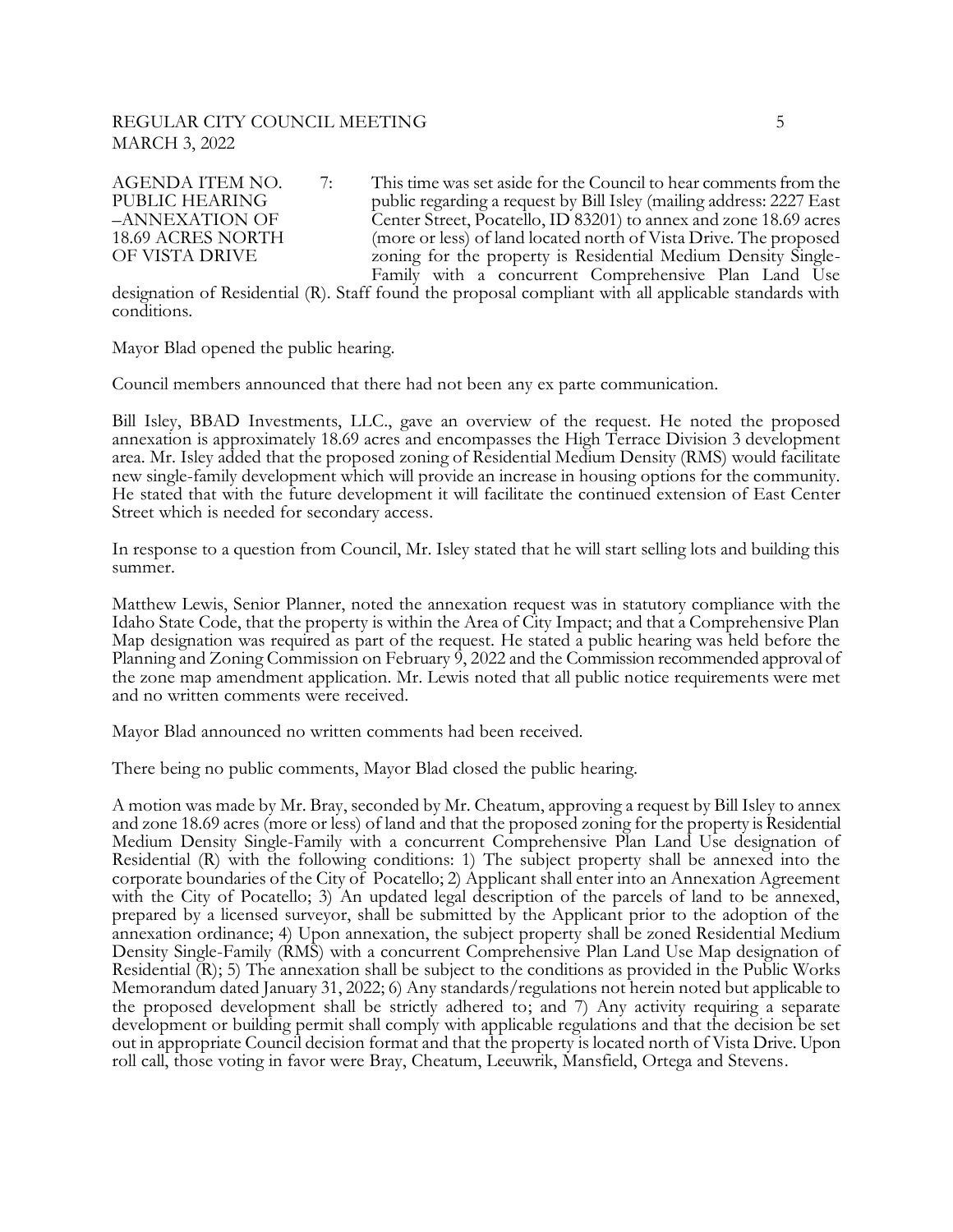## REGULAR CITY COUNCIL MEETING 6 MARCH 3, 2022

AGENDA ITEM NO. 8: This time was set aside for the Council to hear comments from the PUBLIC HEARING public regarding a request by Dakota Worrell (mailing address: 1587<br>
-ZONE MAP Surprise Valley, Pocatello, ID 83201) for a Zone Map Amendment Surprise Valley, Pocatello, ID 83201) for a Zone Map Amendment AMENDMENT AT to rezone approximately 3.05 acres of property from Residential<br>600 JEFFERSON Medium Density Single -Family (RMS) to Residential/ Commercial/ 600 JEFFERSON Medium Density Single -Family (RMS) to Residential/ Commercial/ Professional (RCP). The subject property is located at 600 Jefferson Avenue. Staff found the proposal compliant with all applicable standards.

Mayor Blad opened the public hearing.

Council members announced that there had not been any ex parte communication.

Dakota Worrell gave an overview of his request. He noted the property has been vacant for over ten years and has previously been used as an excavation pit. Mr. Worrell stated that the zoning change would allow for construction of single family homes and provide the desperately needed housing in our community.

In response to a question from Council, Mr. Worrell stated that the proposed residential housing would focus on entry level single family homes.

Jim Anglesey, Senior Planner, provided a summary of the staff report, which included a description of the request. He noted the proposal to amend the zone map from RMS to RCP is consistent with the Mixed-use designation in the Comprehensive Plan's future land use map. Mr. Anglesey stated a public hearing was held before the Planning and Zoning Commission on February 9, 2022 and the Commission recommended approval of the zone map amendment application. He added that all public notice requirements were met.

Mayor Blad announced no written comments had been received.

Jan Wardell, Pocatello resident, spoke in opposition of the proposal. She expressed concerns with parking and safety on Jefferson Avenue, as it can be a very busy street.

In response to questions from Council, Mr. Worrell stated that off street parking will be a priority. He noted that any future building would be brought before Council for approval. Mr. Worrell added that only the zoning change is being considered at this time.

There being no further public comments, Mayor Blad closed the public hearing.

A motion was made by Mr. Cheatum, seconded by Ms. Leeuwrik, approving a request by Dakota Worrell for a Zone Map Amendment to rezone approximately 3.05 acres of land located at 600 Jefferson Avenue, from Residential Medium Density Single-Family (RMS) to Residential Commercial Professional (RCP) and that the decision be set out in appropriate Council decision format and that the property is located at 600 Jefferson Avenue. Upon roll call, those voting in favor were Cheatum, Leeuwrik, Bray, Mansfield, Ortega and Stevens.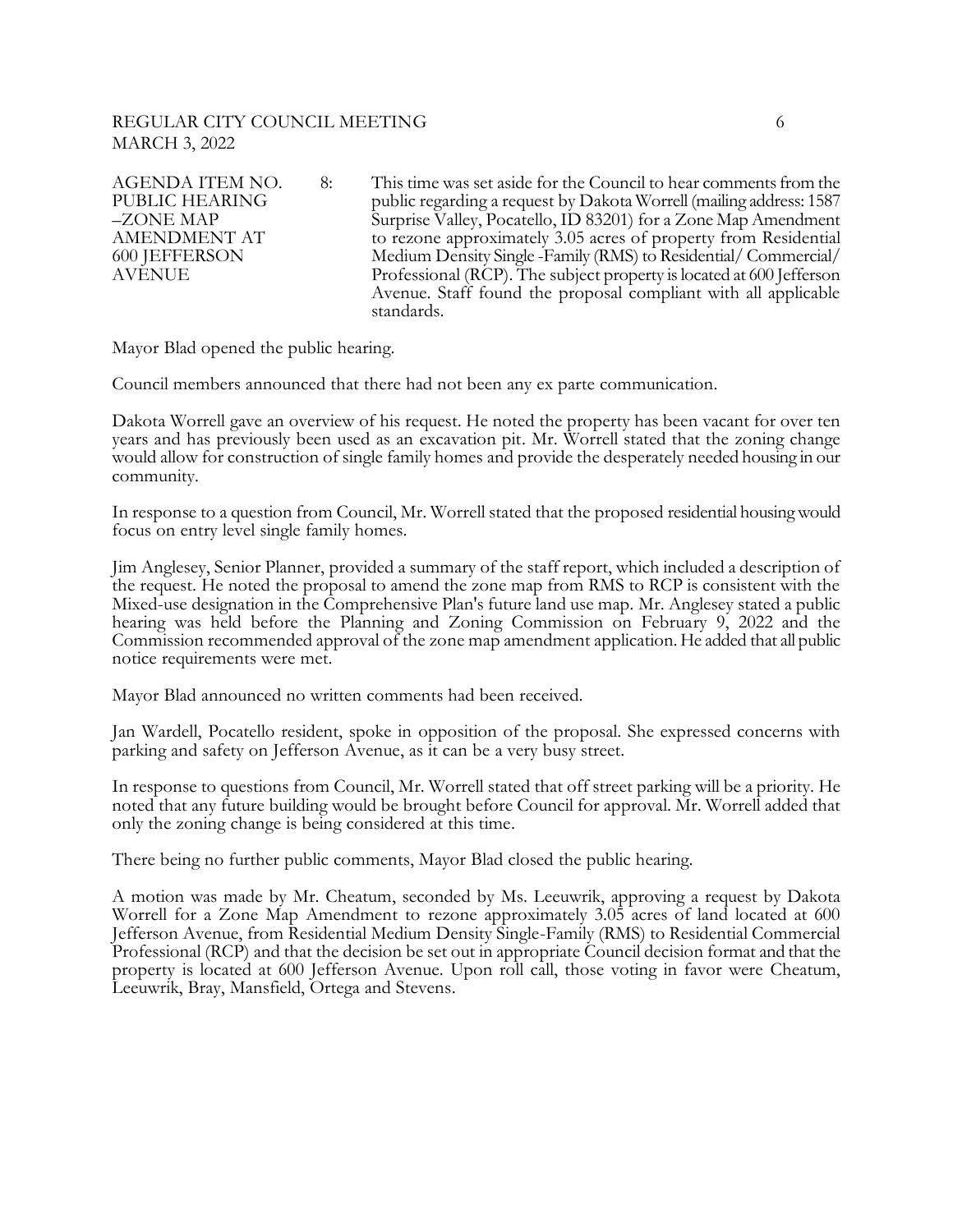## REGULAR CITY COUNCIL MEETING **7** 7 MARCH 3, 2022

AGENDA ITEM NO. 9: Council was asked to approve a final plat application submitted by FINAL PLAT McCormick Ranch, LLC., represented by Rocky Mountain<br>APPLICATION Engineering and Surveying (mailing address: 600 East Oak Street, Engineering and Surveying (mailing address: 600 East Oak Street, –TRAIL CREEK Pocatello, ID 83201), of 6.65 acres (more or less) into 64 lots. The TOWNHOUSES proposed subdivision is located west of North Foothill Boulevard and north of North Gathe Road extension. Staff found the proposal compliant with all applicable standards with conditions.

A motion was made by Mr. Cheatum, seconded by Ms. Leeuwrik, to approve a final plat application submitted by McCormick Ranch, LLC.., represented by Rocky Mountain Engineering and Surveying , of 6.65 acres (more or less) into 64 lots with the following conditions: 1) All conditions on the Final Plat Subdivision Application Staff report shall be met; 2) All conditions set out in the Public Works Department Memorandum from Merril Quayle, P.E. dated, February 22, 2022, shall be met; 3) All requirements of the Council Decision for the Planned Unit Development for The Townhouses at Trail Creek Ridges, recorded as Bannock County Instrument No. 22101596 shall be strictly adhered to; 4) A building permit may not be issued unless all applicable standards of City Municipal Section (PMC) 16.24.100 are adhered to or a subdivision surety bond and warranty bond is obtained as outlined in PMC 16.24.110, prior to recording; 5) Prior to recording of the plat, the area to remain undisturbed shall be shown on the plat and delineated with a building restriction line. The boundaries shown on the plat shall be surveyed and staked prior to beginning of construction. All other standards of PMC 17.05.140 shall apply. All building permit applications for structures on lots with a natural slope of 15% or greater shall be accompanied by a geotechnical assessment; 6) To address the requirements of the 2018 International Fire Code (IFC) D107.1 regarding fire apparatus access roads for one or two family dwelling residential developments, a fire access road to connect Gathe Road with the Trail Creek subdivision shall be constructed. This road must meet requirements as set forth in the 2018 IFC. If a second fire access road is not developed, fire sprinklers systems must be installed in all townhouses. Applicant must additionally comply with all other requirements listed in the February 8, 2022 Pocatello Fire Department Memorandum; 7) All common area and private drives shall be identified by lot and block and shown on the plat prior to recording; 8) A landscape plan shall be submitted at the time of application for a building permit and shall be compliant with all landscaping requirements of Pocatello Municipal Code; 9) The CC&R's shall include the Idaho Department of Fish and Game's request regarding fencing, open space and movement corridors for wildlife, landscaping and to make property owners aware of the wildlife preservation requirements; and 10) All other standards and conditions of Municipal Code not herein stated but applicable to residential development shall apply and that the decision be set out in appropriate Council decision format and that the proposed subdivision is located west of North Foothill Boulevard and north of North Gathe Road extension. Upon roll call, those voting in favor were Cheatum, Leeuwrik, Bray, Mansfield, Ortega and Stevens.

AGENDA ITEM NO. 10: Council was asked to approve a request for de-annexation submitted REQUEST FOR by Tyson and Angela Spencer, represented by Rocky Mountain mitted REQUEST FOR by Tyson and Angela Spencer, represented by Rocky Mountain<br>DE-ANNEXATION Engineering and Surveying, (mailing address: 600 East Oak Street, DE-ANNEXATION Engineering and Surveying, (mailing address: 600 East Oak Street,<br>-2772 AMERICAN ROAD Pocatello, ID 83201). The subject property is located at 2772 Pocatello, ID 83201). The subject property is located at 2772 American Road and is 37.83 acres (more or less). Staff found the

proposal compliant with all applicable standards with conditions.

Tyson Spencer, stated the proposed property borders the county and sits east of American Road. He noted that his home sits outside the reach of City water, sewer, and natural gas hook up and the only option available was to put in a well, septic tank, and propane tanks. Mr. Spencer added that American Road is not maintained by the City and is not constructed up to City or County road standards.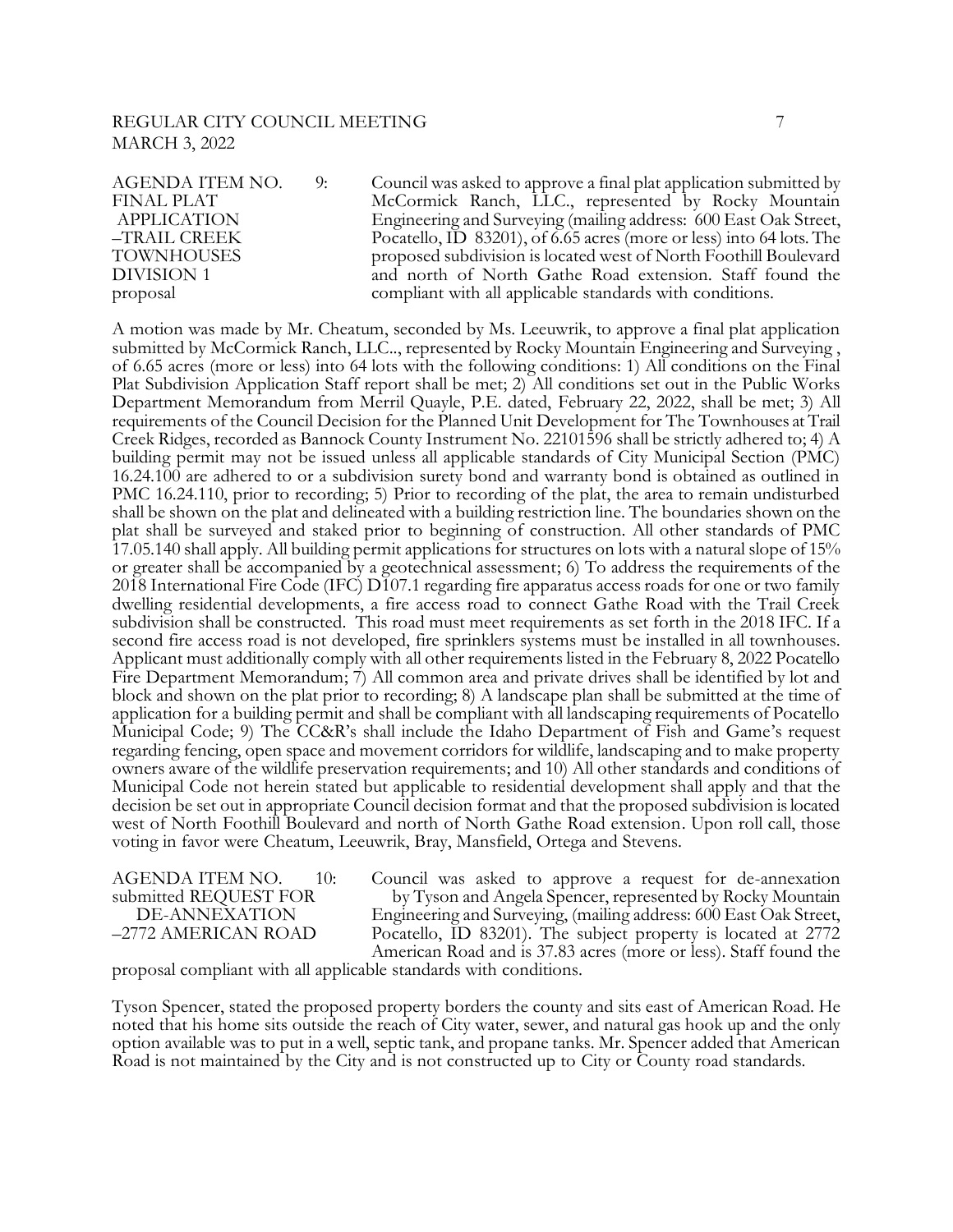## REGULAR CITY COUNCIL MEETING 8 MARCH 3, 2022

In response to questions from Council, Tom Kirkman, Deputy Public Works Director, stated American Road is partially in the County and partially in the City. He noted that the road in front of Mr. Spencer's property is a city road. Mr. Kirkman added that the City does most of the maintenance of the road. He stated that American Road is a tertiary road and is not currently at City standard. Mr. Kirkman added that drainage is not ideal which can cause pavement failures.

In response to questions from Council, Brent McLane, Planning and Development Director, stated that if approved, one condition would be that the property owner enter into a non-protest annexation agreement stating that if or when public infrastructure (water and sewer) becomes available, that the property owner will connect into the City's services and annexation will occur at the City's discretion. He anticipates the sewer line to be extended up American Road in the next few years as there is development interest in the area to the north of Mr. Spencer's property. Mr. McLane added that condition number three (3) states a letter should be submitted from Bannock County stating that they do not object to the de-annexation and acceptance into their jurisdiction. He noted the Bannock County has indicated not supporting this annexation.

In response to a question from Council, Merril Quayle, Public Works Engineer, stated that Bannock County and City of Pocatello have the same stormwater and drainage standards.

In response to a question from Council, Mr. Spencer noted that adding the expense of connecting into City water and sewer, if made available in future, after already paying for a well and septic system is a lot to ask of a property owner.

A motion was made by Mr. Cheatum, seconded by Mr. Mansfield, to deny the de-annexation request of 37.83 acres (more or less) submitted by Tyson and Angela Spencer, represented by Rocky Mountain Engineering and Surveying and that the proposed property is located at 2772 American Road. Upon roll call, those voting in favor were Cheatum, Mansfield, Bray, Leeuwrik and Ortega. Stevens voted in opposition to the motion. The motion passed.

AGENDA ITEM NO. 11: Council was asked to approve a request by Spencer Pulliam (mailing MUNICIPAL address: 1536 Chloe Lane, Pocatello, Idaho 83201) for an CODE 13.16.085 B exception to City Municipal Code 13.16.085 to be allowed EXCEPTION REQUEST a private septic system on a parcel less than two and one-half  $(2^{1/2})$ EXCEPTION REQUEST a private septic system on a parcel less than two and one-half  $(2 \frac{1}{2})$ <br>-SPENCER PULLIAM acres located on Fore Road. acres located on Fore Road.

Spencer Pulliam, applicant, gave an overview of the subject property. He stated that he purchased two acres of land on Fore Road to build a single family dwelling. Mr. Pulliam noted that there is currently access to power, however, sewer and water utility access is approximately 753 feet away from the property. He stated the intent of the current  $2\frac{1}{2}$  acre land requirement would be met due to the 297 acres of BLM land adjacent to the south, which would prevent any additional homes from being built in the vicinity. Mr. Pulliam added any homes built on the north or west sides of the property could have access to either City water and sewer, or could be able to meet the  $2\frac{1}{2}$  acre minimum requirement due to the size of the remaining parcels.

In response to questions from Council, Mr. Pulliam stated the cost estimates to connect to City utilities would be a minimum of \$100,000.00. He noted that a private septic system and well is approximately \$40,000.00.

Mr. Cheatum stated that it is a simple online process to apply for approval of a culinary well through IDWR.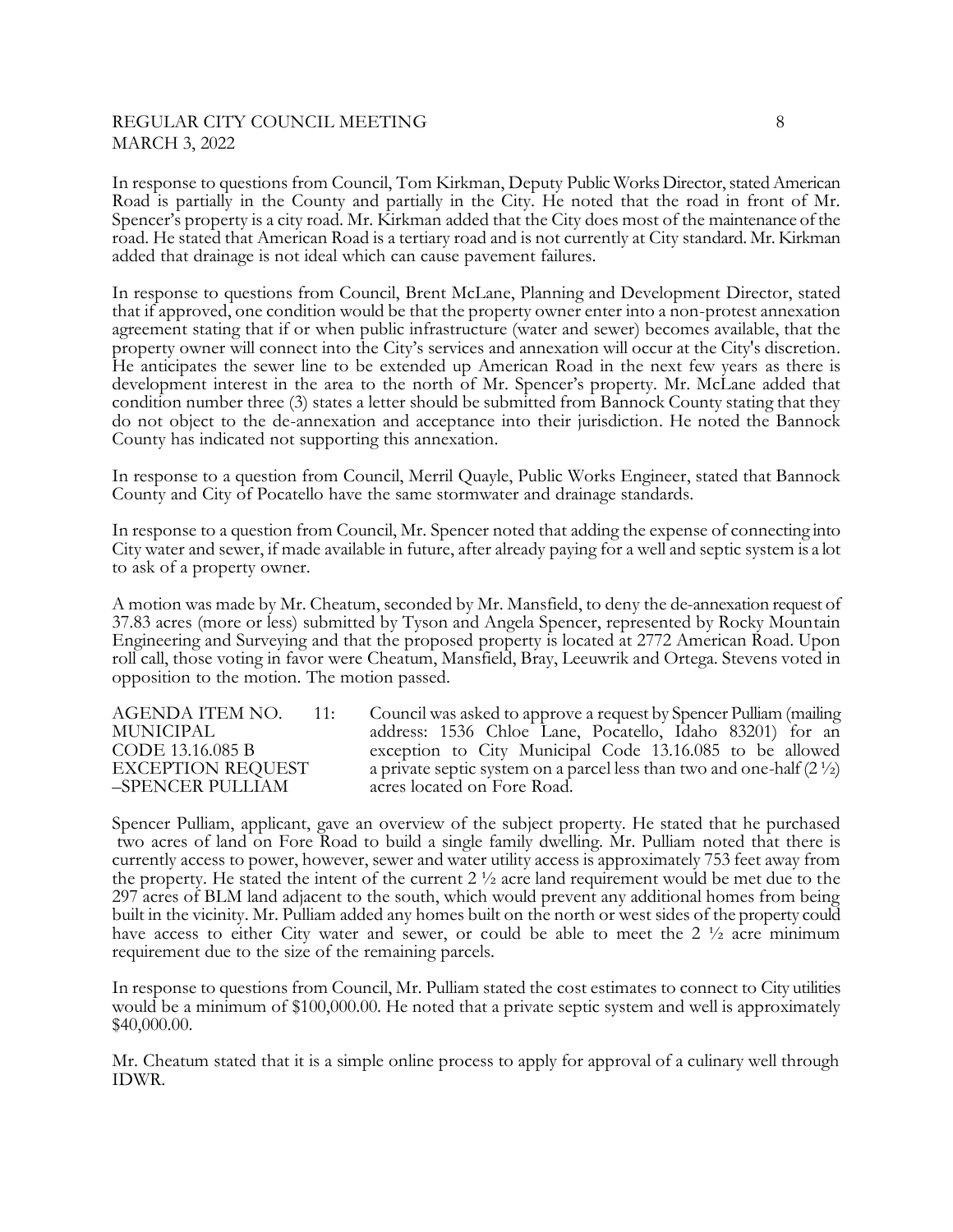# REGULAR CITY COUNCIL MEETING 9 MARCH 3, 2022

In response to questions from Council, Merril Quayle, Public Works Engineer, stated that Idaho Department of Water Resources (IDWR) regulates new wells and Southeastern Idaho Public Health (SIPH) regulates septic systems. He noted that when municipal services aren't available it falls within IDWR and SIPH jurisdiction and discretion to allow wells to be drilled. Mr. Quayle added that SIPH has a similar online process as IDWR for septic systems. He noted that he was not aware of any private septic system applications which had been denied.

A motion was made by Mr. Cheatum, seconded by Mr. Mansfield, to approve Spencer Pulliam's request for an exception to City Municipal Code 13.16.085 B to be allowed a private septic system on a parcel less than two and one-half (2 ½) acres located on Fore Road. Upon roll call, those voting in favor were Cheatum, Mansfield and Leeuwrik. Bray, Ortega and Stevens voted in opposition.

Due to a tie in voting, Mayor Blad was required to cast the deciding vote.

Mayor Blad voted in favor of the motion. The motion passed.

| AGENDA ITEM NO.      | 12: | Council was asked to authorize the Mayor's signature on a        |
|----------------------|-----|------------------------------------------------------------------|
| -MEMORANDUM OF       |     | Memorandum of Understanding (MOU) for the dedication and         |
| <b>UNDERSTANDING</b> |     | improvements to a proposed public park to be known as Legacy     |
| (MOU) FOR PROPOSED   |     | Park within the Crestview Estates Division 4 development. Staff  |
| PUBLIC PARK          |     | recommended the execution of the Memorandum of Understanding     |
| –LEGACY PARK         |     | between Satterfield Realty and Development, Inc. and the City of |
|                      |     | Pocatello, subject to Legal Department review.                   |

In response to a question from Council, Ryan Satterfield, Satterfield Realty, stated that the MOU accomplishes the goal of having a public park within the development.

A motion was made by Ms. Leeuwrik, seconded by Mr. Cheatum, authorize the Mayor's to sign, a Memorandum of Understanding (MOU), subject to Legal Department review, for the dedication and improvements to a public park to be known as Legacy Park within the Crestview Estates Division 4 development. Upon roll call, those voting in favor were Leeuwrik, Cheatum, Bray, Mansfield, Ortega and Stevens.

| AGENDA ITEM NO.<br>ANNUAL TRADE AND<br>PURCHASE OF<br><b>HANDGUNS</b><br>-POLICE DEPARTMENT | 13: | Council was asked to consider the Pocatello Police Department's<br>recommendation and accept a quote from Salt Lake Wholesale<br>(Blue Label Glock Dealer for Law Enforcement) for the<br>following firearms to be used by members of the<br>Pocatello Police Department: |
|---------------------------------------------------------------------------------------------|-----|---------------------------------------------------------------------------------------------------------------------------------------------------------------------------------------------------------------------------------------------------------------------------|
| -TRADE-IN OF<br><b>USED FIREARMS</b>                                                        | a)  | Trade-in 11 old Glock 21's, 1 old Glock 30 and 2 old Glock 17's<br>firearms; and if approved                                                                                                                                                                              |
| -PURCHASE OF<br><b>NEW FIREARMS</b>                                                         | b)  | Purchase 16 new Glock 17 MOS handguns and 2 Glock 19 MOS<br>handguns.                                                                                                                                                                                                     |

Staff can purchase the new Glock handguns at a discounted rate of \$274.88 per gun. Total purchase cost will be \$4,948.00. Funds are available in the Police Department's Fiscal Year 2022 budget.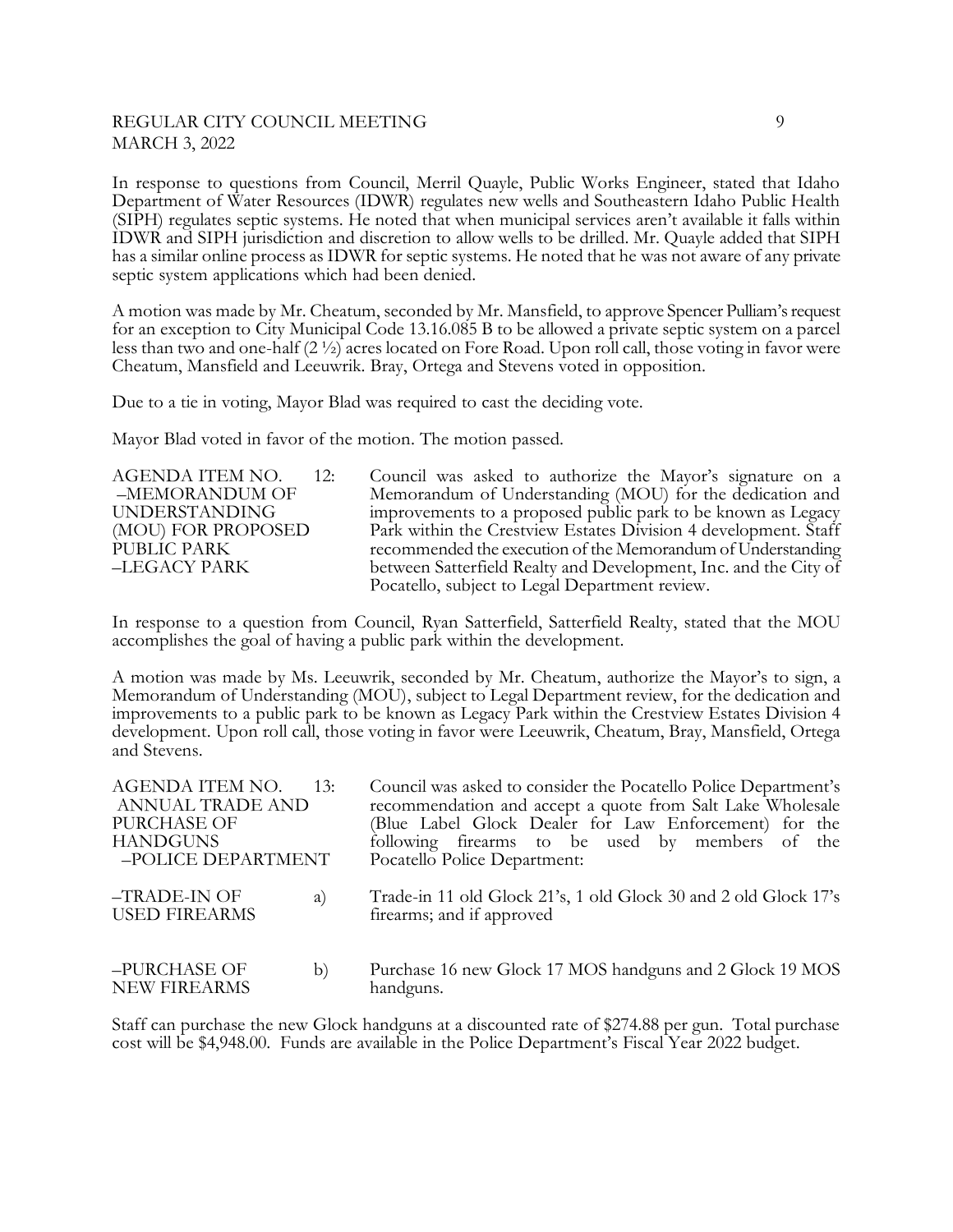## REGULAR CITY COUNCIL MEETING 10 MARCH 3, 2022

In response to questions from Council, Bill Collins, Police Captain, stated the reason for the increased purchase number is due to retirements. He noted that officers are provided with their on duty handgun upon retiring. Mr. Collins added that reflex sight and holsters are optional and officers must purchase their own accessories.

A motion was made by Mr. Bray, seconded by Mr. Cheatum, to accept the Pocatello Police Department's recommendation and accept a quote from Salt Lake Wholesale (Blue Label Glock Dealer for Law Enforcement) for the trade-in and purchase of firearms as outlined in Agenda Item No. 13(a) and 13(b) and that the total purchase cost will be \$4,948.00. Upon roll call, those voting in favor were Bray, Cheatum, Leeuwrik, Mansfield, Ortega and Stevens.

| AGENDA ITEM NO.<br><b>SURPLUS AND SALE</b><br>OF SEIZED<br><b>ASSETS REQUEST</b><br>-POLICE DEPARTMENT | 14:    | Council was asked to consider the following requests from<br>the Police Department, subject to Legal Department review:                                                                                                                                     |
|--------------------------------------------------------------------------------------------------------|--------|-------------------------------------------------------------------------------------------------------------------------------------------------------------------------------------------------------------------------------------------------------------|
| -DECLARE SEIZED<br><b>VEHICLES AS</b><br><b>SURPLUS</b>                                                | a)     | Declare three (3) vehicles as surplus which were seized during<br>ongoing investigations. The vehicles have been adjudicated<br>and awarded to the Police Department by the Bannock County<br>Prosecutor's Office in accordance with Asset Forfeiture Laws; |
| -DECLARE<br><b>PURCHASED</b><br><b>VEHICLE AS SURPLUS</b>                                              | b)     | Declare one (1) vehicle as surplus that was purchased with<br>narcotics funds and has been in use by the narcotics unit for<br>several years; and                                                                                                           |
| AUTHORIZE                                                                                              | $\sim$ | Authorize the sale of the vehicles through quotion and authorize                                                                                                                                                                                            |

–AUTHORIZE c) Authorize the sale of the vehicles through auction and authorize AUCTION AND the Mayor's signature on all applicable documents, subject to MAYOR'S SIGNATURE Legal Department review.

A motion was made by Mr. Cheatum, seconded by Ms. Leeuwrik to accept the Police Department's request to declare vehicles as surplus, authorize the sale of vehicles through auction and authorize the Mayor's signature on all applicable documents, subject to Legal Department review, as outlined in Agenda Item No. 14(a), 14(b) and 14(c). Upon roll call, those voting in favor were Cheatum, Leeuwrik, Bray, Mansfield, Ortega and Stevens.

| AGENDA ITEM NO.<br>FISCAL YEAR 2022<br>PROGRAM OF<br><b>PROJECTS</b><br>-TRANSIT | 15: | Council was asked to approve the 2022 Operating and Capital<br>Program of Projects for Transit's Urban and Rural services and<br>authorize the Mayor and City Attorney to PIN the Grant<br>Certifications (5307) and authorize the Public Transit Director to<br>make necessary amendments and modifications related to the grants<br>as required, subject to Legal Department review for the following: |
|----------------------------------------------------------------------------------|-----|----------------------------------------------------------------------------------------------------------------------------------------------------------------------------------------------------------------------------------------------------------------------------------------------------------------------------------------------------------------------------------------------------------|
| -FTA URBAN<br>of GRANT (5307)                                                    | a)  | Federal Transit Administration Urban Grant (5307) in the amount<br>\$1,204,232.00 for Fiscal Year 2022 with a local share of \$687,382.00.<br>Local Share is available in the Fiscal Year 2022 Public Transit<br>budget; and                                                                                                                                                                             |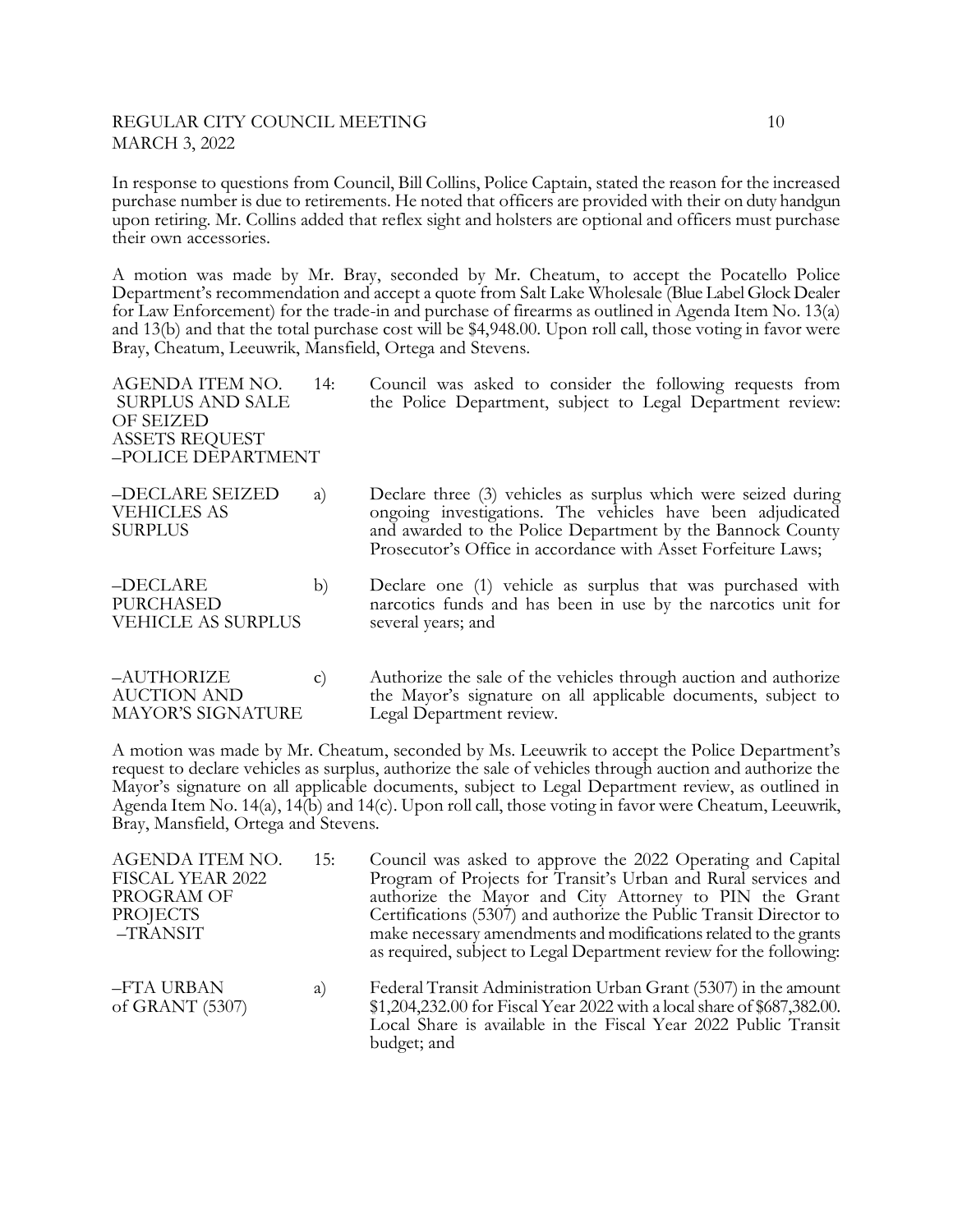#### REGULAR CITY COUNCIL MEETING 11 MARCH 3, 2022

–FTA RURAL IDAHO b) Federal Transit Administration Rural Idaho Transportation GRANT (5311) Department Grant (5311), in the amount of \$737,014.00 and \$320,405.00 for Fiscal Year 2022. No City funds are used for the Rural Program.

A motion was made by Mr. Bray, seconded by Mr. Cheatum, to approve the 2022 Operating and Capital Program of Projects for Transit's Urban and Rural services and authorize the Mayor and City Attorney to PIN the Grant Certifications (5307) and authorize the Public Transit Director to make necessary amendments and modifications related to the grants as required, as outlined in Agenda Item No. 15 (a) and 15 (b), subject to Legal Department review. Upon roll call, those voting in favor were Bray, Cheatum, Leeuwrik, Mansfield, Ortega and Stevens.

AGENDA ITEM NO. 16: Council was asked to authorize the execution of an Intelligent –PUBLIC TRANSIT Transportation Systems (ITS) agreement and Notice of Award INTELLIGENT between the City and Trapeze Software Group, Inc. dba TripSpark TRANSPORTATION and authorize the Mayor to sign, subject to Legal Department SYSTEMS (ITS) review, all pertinent documents. This is a one-time project in the AGREEMENT AND amount of \$442,707.00 with an annual software maintenance fee of AGREEMENT AND amount of \$442,707.00 with an annual software maintenance fee of AWARD  $$40.678.00$  starting in Fiscal Year 2023. The one-time project  $$40,678.00$  starting in Fiscal Year 2023. The one-time project amount is provided by a 100% federally funded CARES Act grant and does not require a local match.

In response to questions from Council, Skyler Beebe, Public Transit Director, stated that the Transit Department currently pays \$30,000.00 annually for only the Paratransit services. He noted that the new system will be inclusive of all systems.

A motion was made by Mr. Mansfield, seconded by Ms. Leeuwrik, to authorize the execution of an Intelligent Transportation Systems (ITS) agreement and Notice of Award between the City and Trapeze Software Group, Inc. dba TripSpark and authorize the Mayor to sign, subject to Legal Department review, all pertinent documents. This is a one-time project in the amount of \$442,707.00 with an annual software maintenance fee of \$40,678.00 starting in Fiscal Year 2023 and the one-time project amount is provided by a 100% federally funded CARES Act grant and does not require a local match. Upon roll call, those voting in favor were Mansfield, Leeuwrik, Bray, Cheatum, Ortega and Stevens.

| AGENDA ITEM NO.<br><b>ITEMS FROM THE</b><br>AUDIENCE | 17: | There were no individuals signed up to speak during this agenda<br>item.          |
|------------------------------------------------------|-----|-----------------------------------------------------------------------------------|
| AGENDA ITEM NO.<br>ADJOURN                           | 18: | There being no further business, Mayor Blad adjourned the<br>meeting at 7:38 p.m. |

l

APPROVED BY:

ATTESTED BY:

l BRIAN C. BLAD, MAYOR